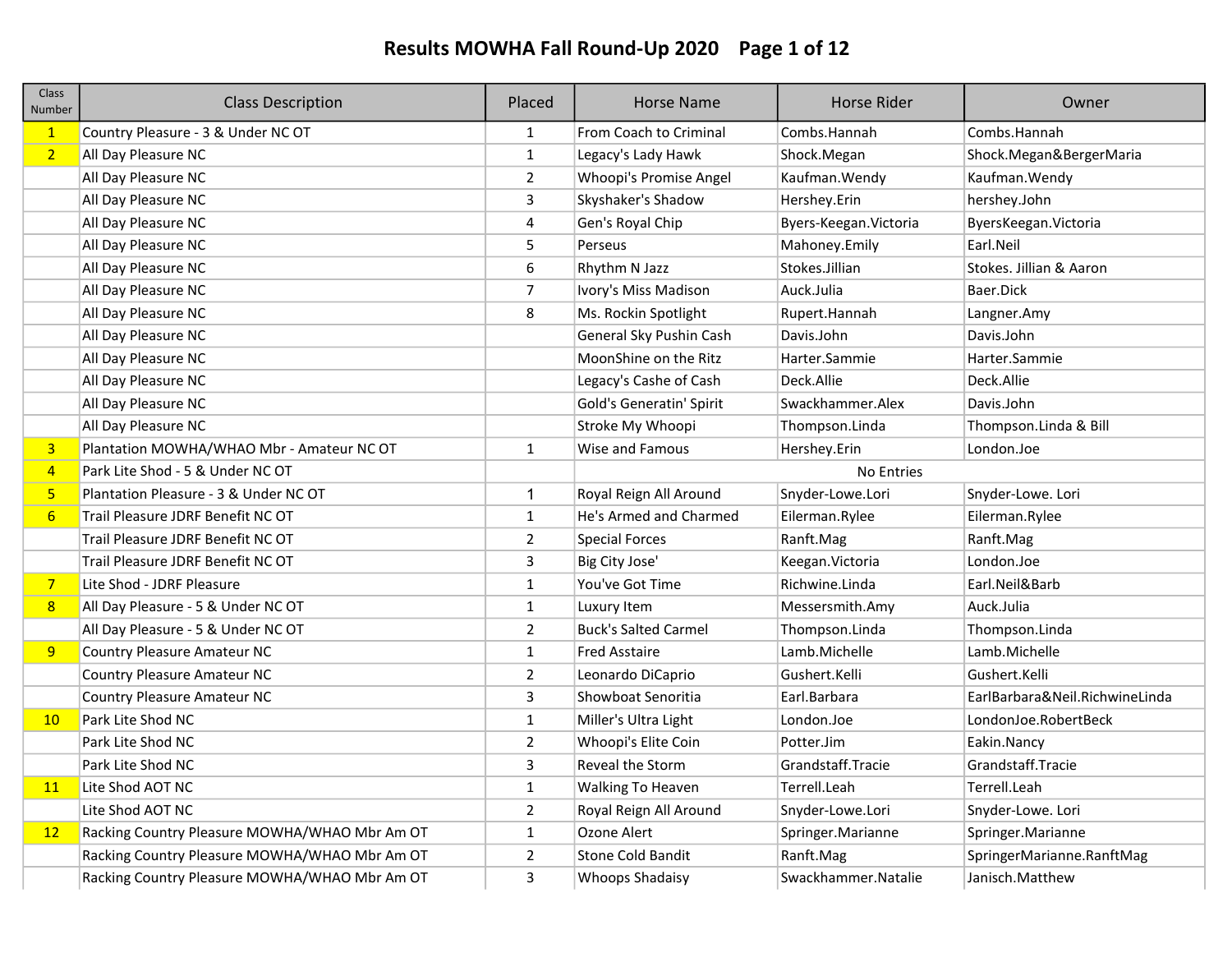# Results MOWHA Fall Round-Up 2020 Page 2 of 12

| <b>Class</b><br>Number | <b>Class Description</b>                      | Placed         | <b>Horse Name</b>               | <b>Horse Rider</b>     | Owner                          |
|------------------------|-----------------------------------------------|----------------|---------------------------------|------------------------|--------------------------------|
|                        |                                               |                |                                 |                        |                                |
| 13                     | Double Rider Classs - OT                      | $\mathbf{1}$   | Ozone Alert                     | Springer. Marianne     | Springer.Marianne              |
|                        | Double Rider Classs - OT                      | $\overline{2}$ | Perseus                         | Earl.Barbara           | Earl.Neil                      |
|                        | Double Rider Classs - OT                      | 3              | Leonardo DiCaprio               | Gushert.Kelli          | Gushert.Kelli                  |
|                        | Double Rider Classs - OT                      | 4              | Holy Jose'!                     | Ostrum.Sara            | Ostrum.Sara                    |
|                        | Double Rider Classs - OT                      | 5              | <b>Extra Classic</b>            | Ranft.Mag              | Ranft.Mag                      |
|                        | Double Rider Classs - OT                      | 6              | Showboat Senoritia              | Richwine.Linda         | EarlBarbara&Neil.RichwineLinda |
|                        | Double Rider Classs - OT                      | $\overline{7}$ | Whoopi's Promise Angel          | Kaufman. Wendy         | Kaufman. Wendy                 |
|                        | Double Rider Classs - OT                      | 8              | Gen's Royal Chip                | Byers-Keegan. Victoria | ByersKeegan. Victoria          |
|                        | Double Rider Classs - OT                      |                | Luxury Item                     | Messersmith.David      | Auck.Julia                     |
|                        | Double Rider Classs - OT                      |                | MoonShine on the Ritz           | Harter.Sammie          | Harter.Sammie                  |
|                        | Double Rider Classs - OT                      |                | Ivory's Miss Madison            | Auck.Jenn              | Baer.Dick                      |
|                        | Double Rider Classs - OT                      |                | <b>Buck's Salted Carmel</b>     | Thompson.Linda         | Thompson.Linda                 |
|                        | Double Rider Classs - OT                      |                | Legacy's Cashe of Cash          | Deck.Allie             | Deck.Allie                     |
|                        | Double Rider Classs - OT                      |                | Zahara                          | Lowe.Athena            | Lowe.Athena                    |
|                        | Double Rider Classs - OT                      |                | Time to Bingo                   | Combs.Hannah           | Combs.Hannah                   |
|                        | Double Rider Classs - OT                      |                | Legacy's Lady Hawk              | Shock.Megan            | Shock.Megan&BergerMaria        |
|                        | Double Rider Classs - OT                      |                | <b>Gold's Generatin' Spirit</b> | Swackhammer.Alex       | Davis.John                     |
|                        | Double Rider Classs - OT                      |                | <b>Whoops Shadaisy</b>          | Messersmith.Amy        | Janisch.Matthew                |
|                        | Double Rider Classs - OT                      |                | General Sky Pushin Cash         | Davis.John             | Davis.John                     |
|                        | Double Rider Classs - OT                      |                | Bling It On                     | Smith.Mackenzie        | Smith.Mackenzie                |
|                        | Double Rider Classs - OT                      |                | She's a Royal Duchess           | Langner.Amy            | Langner.Amy                    |
| 14                     | Trail Pleasure - 3 Gait OT                    |                |                                 | <b>No Entries</b>      |                                |
| 15 <sub>1</sub>        | Country Pleasure - 5 & Under NC OT            | $\mathbf{1}$   | Rowdy Reward                    | Potter.Jim             | Donaugh.Tina                   |
|                        | Country Pleasure - 5 & Under NC OT            | $\overline{2}$ | <b>Fred Asstaire</b>            | Lamb.Michelle          | Lamb.Michelle                  |
|                        | Country Pleasure - 5 & Under NC OT            | 3              | From Coach to Criminal          | Combs.Hannah           | Combs.Hannah                   |
|                        | Country Pleasure - 5 & Under NC OT            | 4              | <b>Buck's Salted Carmel</b>     | Thompson.Linda         | Thompson.Linda                 |
|                        | Country Pleasure - 5 & Under NC OT            | 5              | Jazzy Dollar                    | Levi.Beth              | Levi.Beth                      |
| 16                     | <b>Plantation Pleasure JDRF Benefit NC OT</b> | $\mathbf{1}$   | Wise and Famous                 | London.Joe             | London.Joe                     |
|                        | Plantation Pleasure JDRF Benefit NC OT        | $\overline{2}$ | <b>Extra Classic</b>            | Ranft.Mag              | Ranft.Mag                      |
| 17                     | Trail Pleasure 5 & Under Amateur NC OT        | $\mathbf{1}$   | <b>Special Forces</b>           | Ranft.Mag              | Ranft.Mag                      |
|                        | Trail Pleasure 5 & Under Amateur NC OT        | $\overline{2}$ | Honor and Respect               | Justi.Tiffany          | Justi. Tiffany                 |
| <b>18</b>              | Lite Shod Pleasure 3 Gait - OT                |                |                                 | No Entries             |                                |
|                        |                                               |                |                                 |                        |                                |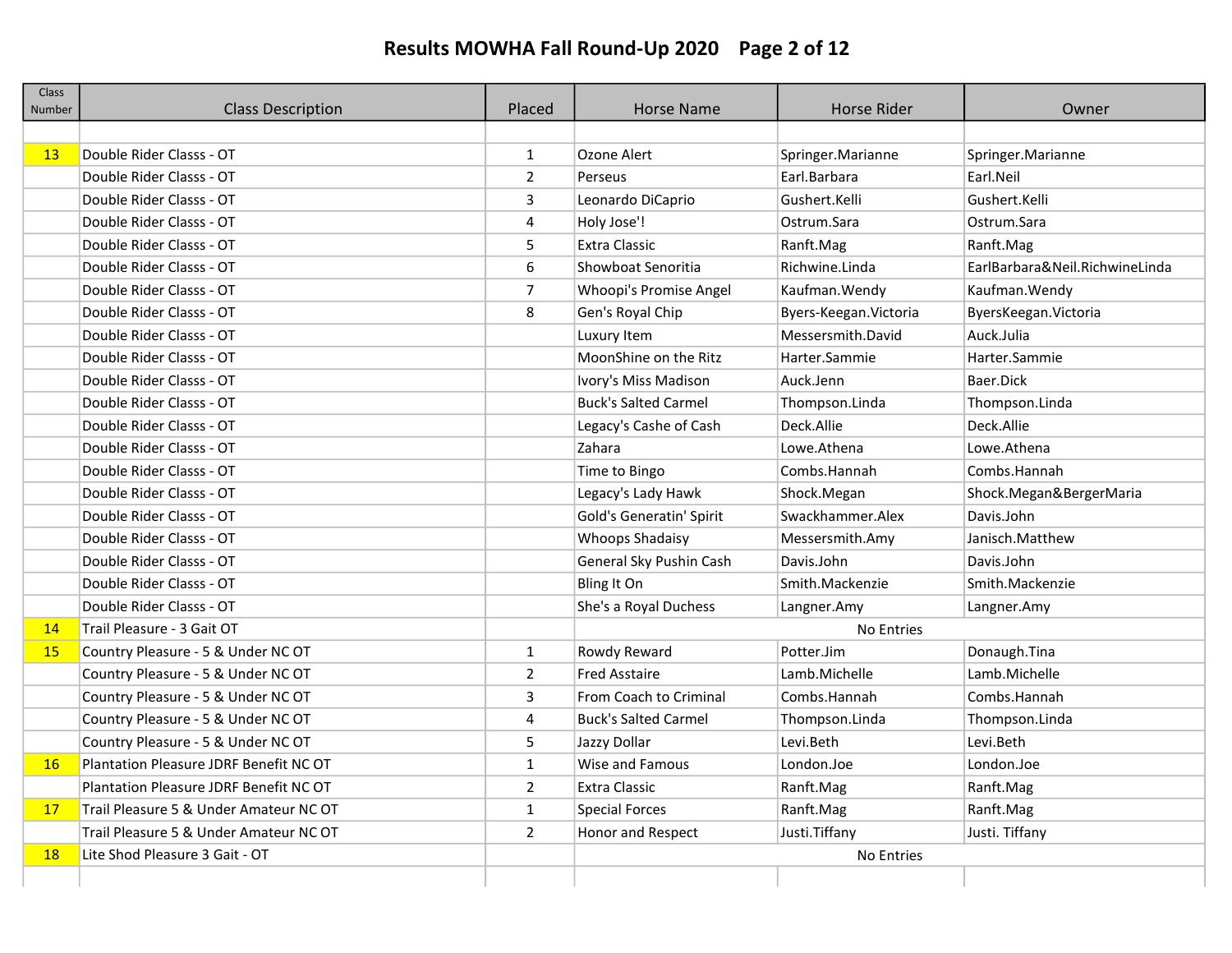# Results MOWHA Fall Round-Up 2020 Page 3 of 12

| <b>Class</b><br>Number | <b>Class Description</b>                        | Placed         | <b>Horse Name</b>        | <b>Horse Rider</b>     | Owner                   |
|------------------------|-------------------------------------------------|----------------|--------------------------|------------------------|-------------------------|
|                        |                                                 |                |                          |                        |                         |
| 19                     | All Day Pleasure JDRF Benefit NC OT             | 1              | Perseus                  | Earl.Barbara           | Earl.Neil               |
|                        | All Day Pleasure JDRF Benefit NC OT             | $\overline{2}$ | Leonardo DiCaprio        | Gushert.Kelli          | Gushert.Kelli           |
|                        | All Day Pleasure JDRF Benefit NC OT             | 3              | She's a Royal Duchess    | Langner.Amy            | Langner.Amy             |
|                        | All Day Pleasure JDRF Benefit NC OT             | 4              | Gen's Royal Chip         | Hershey.Erin           | ByersKeegan. Victoria   |
|                        | All Day Pleasure JDRF Benefit NC OT             | 5              | Skyshaker's Shadow       | Byers-Keegan. Victoria | Hershey.John            |
|                        | All Day Pleasure JDRF Benefit NC OT             | 6              | Legacy's Lady Hawk       | Shock.Megan            | Shock.Megan&BergerMaria |
|                        | All Day Pleasure JDRF Benefit NC OT             | 7              | Zahara                   | Lowe.Athena            | Lowe.Athena             |
|                        | All Day Pleasure JDRF Benefit NC OT             | 8              | Ivory's Miss Madison     | Auck.Julia             | Baer.Dick               |
|                        | All Day Pleasure JDRF Benefit NC OT             |                | Bling It On              | Smith.Mackenzie        | Smith.Mackenzie         |
|                        | All Day Pleasure JDRF Benefit NC OT             |                | Rhythm N Jazz            | Stokes.Jillian         | Stokes. Jillian & Aaron |
|                        | All Day Pleasure JDRF Benefit NC OT             |                | Ritz's Midnight Skye     | Gulley.Jenn            | Gulley.Jenn             |
|                        | All Day Pleasure JDRF Benefit NC OT             |                | Whoopi's Promise Angel   | Kaufman. Wendy         | Kaufman. Wendy          |
|                        | All Day Pleasure JDRF Benefit NC OT             |                | MoonShine on the Ritz    | Harter.Sammie          | Harter.Sammie           |
|                        | All Day Pleasure JDRF Benefit NC OT             |                | Gold's Generatin' Spirit | Swackhammer.Alex       | Davis.John              |
|                        | All Day Pleasure JDRF Benefit NC OT             |                | General Sky Pushin Cash  | Davis.John             | Davis.John              |
|                        | All Day Pleasure JDRF Benefit NC OT             |                | Legacy's Cashe of Cash   | Deck.Allie             | Deck.Allie              |
|                        | All Day Pleasure JDRF Benefit NC OT             |                | Ms. Rockin Spotlight     | Rupert.Hannah          | Langner.Amy             |
| 20                     | Lite Shod Pleasure - 5 & Under NC OT            | 1              | Royal Reign All Around   | Snyder-Lowe.Lori       | Snyder-Lowe. Lori       |
| 21                     | Country Pleasure JDRF Benefit NC OT             | 1              | Leonardo DiCaprio        | Gushert.Kelli          | Gushert.Kelli           |
|                        | Country Pleasure JDRF Benefit NC OT             | 2              | <b>Princess Power</b>    | Smith.Terri            | Smith.Terri             |
|                        | Country Pleasure JDRF Benefit NC OT             | 3              | Glamour Girl by Jose'    | Richwine.Linda         | Earl.Neil & Barbara     |
|                        | Country Pleasure JDRF Benefit NC OT             | 4              | Rowdy After Midnight     | Daming.Linda           | Daming.Linda            |
|                        | Country Pleasure JDRF Benefit NC OT             | 5              | Jazzy Dollar             | Levi.Beth              | Levi.Beth               |
| 22                     | Plantation Pleasure 3 Gatiit (OT)               | $\mathbf{1}$   | <b>Extra Classic</b>     | Potter.Jim             | Ranft.Mag               |
|                        | Plantation Pleasure 3 Gatiit (OT)               | 2              | Wise and Famous          | London.Joe             | London.Joe              |
| 23                     | Lite Shod MOWHA/WHAO Members Amateur NC OT      | 1              | Walking To Heaven        | Terrell.Leah           | Terrell.Leah            |
|                        | Lite Shod MOWHA/WHAO Members Amateur NC OT      | 2              | Royal Reign All Around   | Snyder-Lowe.Lori       | Snyder-Lowe. Lori       |
| 24                     | Park Lite Shod MOWHA/WHAO Members Amateur NC OT | $\mathbf{1}$   | Miller's Ultra Light     | Hershey.Erin           | LondonJoe.RobertBeck    |
| <u>25</u>              | Plantation Pleasure 5 & Under NC OT             |                |                          | No Entries             |                         |
| 26                     | Trail Pleasure MOWHA/WHAO Members Amateur NC OT | 1              | He's Armed and Charmed   | Eilerman.Rylee         | Eilerman.Rylee          |
|                        | Trail Pleasure MOWHA/WHAO Members Amateur NC OT | 2              | Big City Jose'           | Hershey.Erin           | London.Joe              |
|                        | Trail Pleasure MOWHA/WHAO Members Amateur NC OT | 3              | <b>Special Forces</b>    | Ranft.Mag              | Ranft.Mag               |
|                        | Trail Pleasure MOWHA/WHAO Members Amateur NC OT | 4              | Sioux Nami               | Green.Lauren           | green.lauren            |
|                        |                                                 |                |                          |                        |                         |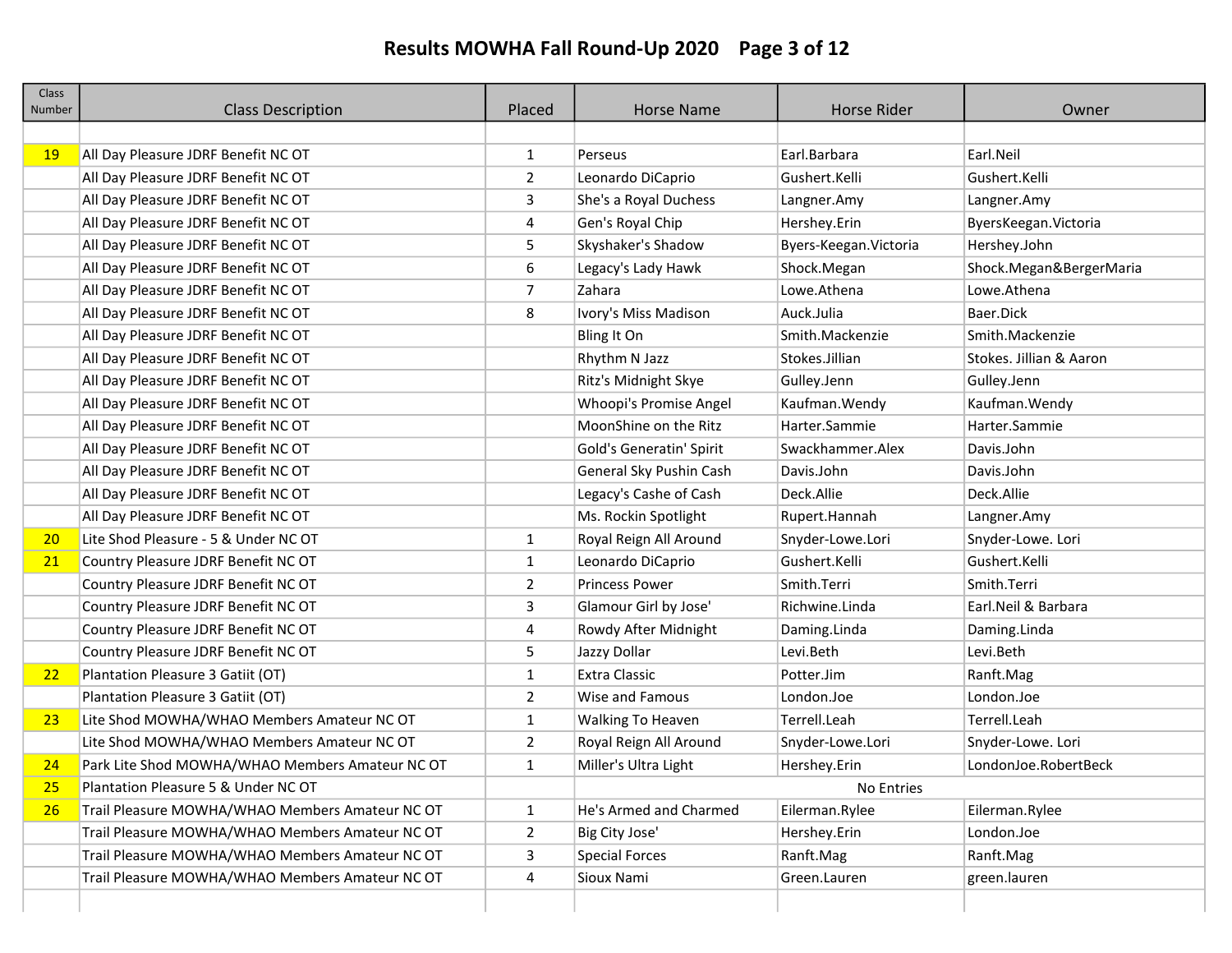## Results MOWHA Fall Round-Up 2020 Page 4 of 12

| <b>Class</b><br>Number | <b>Class Description</b>               | Placed         | <b>Horse Name</b>        | Horse Rider            | Owner                          |
|------------------------|----------------------------------------|----------------|--------------------------|------------------------|--------------------------------|
| 27                     | Park Lite Shod 3 Gait                  | $\mathbf{1}$   | Reveal the Storm         | Grandstaff.Tracie      | Grandstaff.Tracie              |
|                        | Park Lite Shod 3 Gait                  | $\overline{2}$ | Miller's Ultra Light     | London.Joe             | LondonJoe.RobertBeck           |
| 28                     | <b>Style Racking</b>                   | $\mathbf{1}$   | <b>Stone Cold Bandit</b> | Potter.Jim             | SpringerMarianne.RanftMag      |
|                        | <b>Style Racking</b>                   | $\overline{2}$ | <b>Whoops Shadaisy</b>   | Messersmith.Amy        | Janisch.Matthew                |
| 29                     | <b>Pleasure Driving</b>                |                | <b>No Entries</b>        |                        |                                |
| 30 <sub>1</sub>        | Trail Pleasure Western - NC            | $\mathbf{1}$   | Off The Clock            | Potter.Jim             | Donaugh.Tina                   |
|                        | Trail Pleasure Western - NC            | $\overline{2}$ | Big City Jose'           | London.Joe             | London.Joe                     |
| 31                     | Racking Horse Country Pleasure Western | $\mathbf{1}$   | Ozone Alert              | Springer.Marianne      | Springer.Marianne              |
|                        | Racking Horse Country Pleasure Western | $\overline{2}$ | Whoops Shadaisy          | Messersmith.Amy        | Janisch.Matthew                |
| 32                     | All Day Pleasure Western NC            | $\mathbf{1}$   | Gen's Royal Chip         | Byers-Keegan. Victoria | ByersKeegan. Victoria          |
|                        | All Day Pleasure Western NC            | $\overline{2}$ | Final's Jazz Man         | Gildow.Kenzie          | Gildow.Kenzie                  |
|                        | All Day Pleasure Western NC            | $\overline{3}$ | She's a Royal Duchess    | Langner.Amy            | Langner.Amy                    |
|                        | All Day Pleasure Western NC            | $\overline{4}$ | Legacy's Lady Hawk       | Shock.Megan            | Shock.Megan&BergerMaria        |
|                        | All Day Pleasure Western NC            | 5              | Whoopi's Promise Angel   | Kaufman. Wendy         | Kaufman. Wendy                 |
|                        | All Day Pleasure Western NC            | 6              | Perseus                  | Earl.Barbara           | Earl.Neil                      |
|                        | All Day Pleasure Western NC            | $\overline{7}$ | Rowdy Rumble             | Clemens.Brandi         | Clemens.Brandi                 |
|                        | All Day Pleasure Western NC            | 8              | Skyshaker's Shadow       | Hershey.Erin           | hershey.John                   |
|                        | All Day Pleasure Western NC            |                | Legacy's Cashe of Cash   | Deck.Allie             | Deck.Allie                     |
|                        | All Day Pleasure Western NC            |                | Gold's Generatin' Spirit | Swackhammer.Alex       | Davis.John                     |
|                        | All Day Pleasure Western NC            |                | General Sky Pushin Cash  | Davis.John             | Davis.John                     |
|                        | All Day Pleasure Western NC            |                | Ms. Rockin Spotlight     | Rupert.Hannah          | Langner.Amy                    |
|                        | All Day Pleasure Western NC            |                | Ivory's Miss Madison     | Auck.Julia             | Baer.Dick                      |
|                        | All Day Pleasure Western NC            |                | Ritz's Midnight Skye     | Gulley.Jenn            | Gulley.Jenn                    |
|                        | All Day Pleasure Western NC            |                | Joy's Real Deal          | Johnston.Kelly         | Johnston.Kelly                 |
| 33 <sup>°</sup>        | Country Pleasure Western NC            | $\mathbf{1}$   | Rowdy Reward             | Potter.Jim             | Donaugh.Tina                   |
|                        | Country Pleasure Western NC            | $\overline{2}$ | Showboat Senoritia       | Richwine.Linda         | EarlBarbara&Neil.RichwineLinda |
|                        | Country Pleasure Western NC            | 3              | <b>Princess Power</b>    | Smith.Terri            | Smith.Terri                    |
| 34                     | Lite Shod Western NC                   |                |                          | No Entries             |                                |
| 35                     | Park Lite Shod Western Amateur NC      |                |                          | No Entries             |                                |
| 36                     | <b>Planation Pleasure Western NC</b>   |                |                          | No Entries             |                                |
| 37                     | TWH Western Jr Horse 5 & Under NC      | $\mathbf{1}$   | Honor and Respect        | Potter.Jim             | Justi. Tiffany                 |
| 38                     | <b>SSH Trail Pleasure Western</b>      | $\mathbf{1}$   | Bling It On              | Smith.Mackenzie        | Smith.Mackenzie                |
| 39                     | Lite Shod Western AOT NC               | $\mathbf{1}$   | Royal Reign All Around   | Snyder-Lowe.Lori       | Snyder-Lowe. Lori              |
|                        | Lite Shod Western AOT NC               | $\overline{2}$ | <b>Walking To Heaven</b> | Terrell.Leah           | Terrell.Leah                   |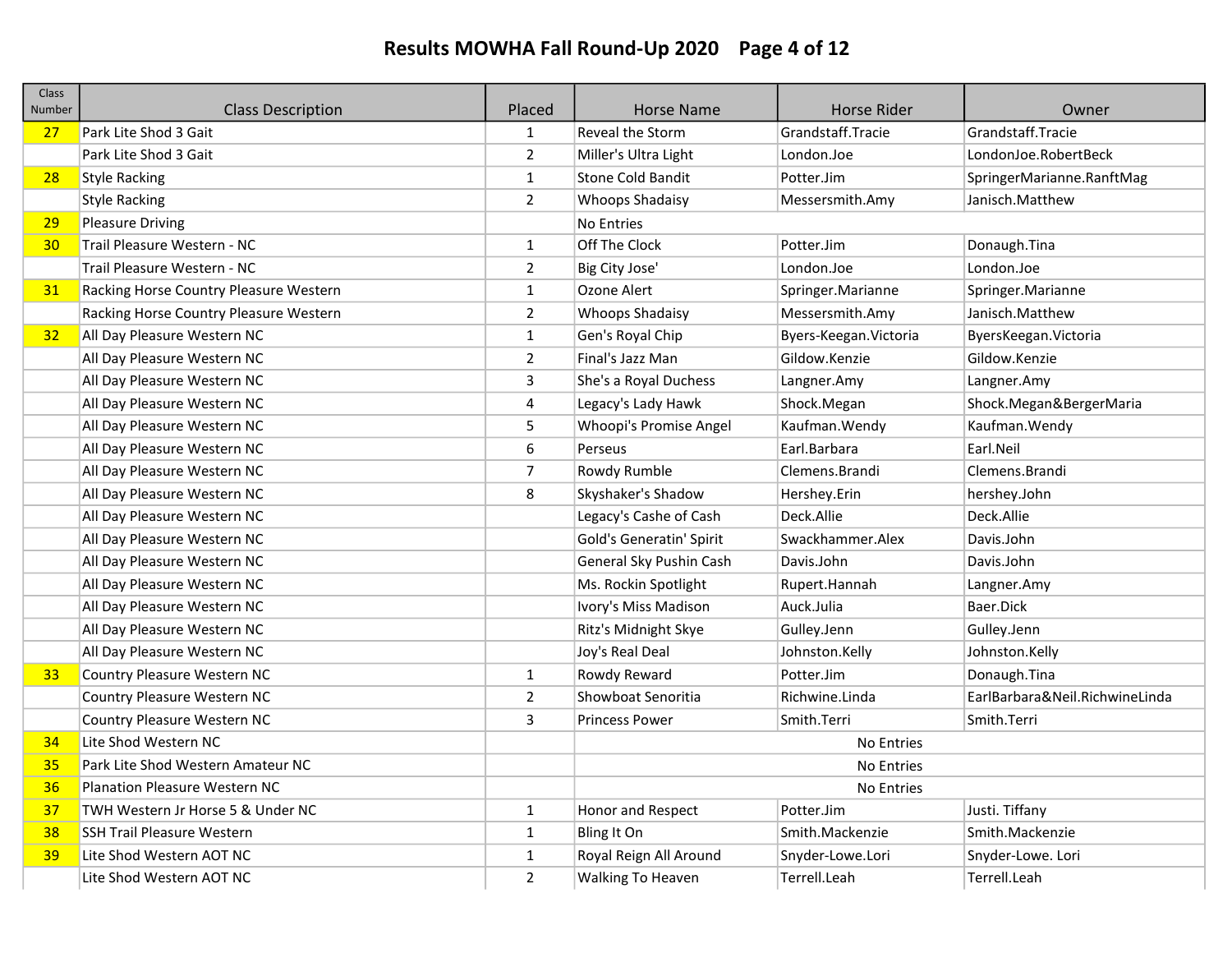# Results MOWHA Fall Round-Up 2020 Page 5 of 12

| <b>Class</b><br>Number | <b>Class Description</b>               | Placed         | <b>Horse Name</b>           | <b>Horse Rider</b>     | Owner                   |
|------------------------|----------------------------------------|----------------|-----------------------------|------------------------|-------------------------|
| 40                     | <b>TWH Youth Western NC</b>            | 1              | Gen's Royal Chip            | Byers-Keegan. Victoria | ByersKeegan. Victoria   |
|                        | <b>TWH Youth Western NC</b>            | $\overline{2}$ | He's Armed and Charmed      | Eilerman.Rylee         | Eilerman.Rylee          |
|                        | TWH Youth Western NC                   | 3              | Fear's Wild Magnolia        | Baird.Kaitlyn          | Ostrum.Sara             |
|                        | <b>TWH Youth Western NC</b>            | 4              | Final's Jazz Man            | Gildow.Kenzie          | Gildow.Kenzie           |
|                        | <b>TWH Youth Western NC</b>            | 5              | Legacy's Cashe of Cash      | Diaz.Aalivah           | Deck.Allie              |
|                        | <b>TWH Youth Western NC</b>            | 6              | Joy's Real Deal             | Jenvey.Elizabeth       | Johnston.Kelly          |
| 41                     | Trail Pleasure Western AOT NC          | $\mathbf{1}$   | He's Armed and Charmed      | Eilerman.Rylee         | Eilerman.Rylee          |
|                        | Trail Pleasure Western AOT NC          | $\overline{2}$ | Sioux Nami                  | Green.Lauren           | green.lauren            |
|                        | Trail Pleasure Western AOT NC          | 3              | Fear's Wild Magnolia        | Baird.Kaitlyn          | Ostrum.Sara             |
|                        | Trail Pleasure Western AOT NC          | 4              | The Big House               | Johnston.Kelly         | Johnston.Kelly          |
| 42                     | Racking Horse Trail Pleasure - Western | $\mathbf{1}$   | Luxury Item                 | Messersmith.Amy        | Auck.Julia              |
|                        | Racking Horse Trail Pleasure - Western | $\overline{2}$ | <b>Genius Grand Titan</b>   | Potter.Jim             | Heuckroth.Carol         |
| 43                     | Country Pleasure Western Amateur NC    | $\mathbf{1}$   | Holy Jose'!                 | Ostrum.Sara            | Ostrum. Sara            |
|                        | Country Pleasure Western Amateur NC    | $\overline{2}$ | Leonardo DiCaprio           | Gushert.Kelli          | Gushert.Kelli           |
|                        | Country Pleasure Western Amateur NC    | 3              | Jazzy Dollar                | Levi.Beth              | Levi.Beth               |
| 44                     | Lite Shod Western Amateur NC           | $\mathbf{1}$   | <b>Walking To Heaven</b>    | Terrell.Leah           | Terrell.Leah            |
|                        | Lite Shod Western Amateur NC           | $\overline{2}$ | Royal Reign All Around      | Snyder-Lowe.Lori       | Snyder-Lowe. Lori       |
| 45                     | Country Pleasure Western AOT NC        | $\mathbf{1}$   | Holy Jose'!                 | Ostrum.Sara            | Ostrum.Sara             |
|                        | Country Pleasure Western AOT NC        | $\overline{2}$ | <b>Princess Power</b>       | Smith.Terri            | Smith.Terri             |
|                        | Country Pleasure Western AOT NC        | 3              | Leonardo DiCaprio           | Gushert.Kelli          | Gushert.Kelli           |
|                        | Country Pleasure Western AOT NC        | 4              | Rowdy After Midnight        | Daming.Linda           | Daming.Linda            |
|                        | Country Pleasure Western AOT NC        | 5              | <b>Buck's Salted Carmel</b> | Thompson.Linda         | Thompson.Linda          |
|                        | Country Pleasure Western AOT NC        | 6              | Time to Bingo               | Miller.Amy             | Combs.Hannah            |
| 46                     | All Day Pleasure Western NC            | $\mathbf{1}$   | Legacy's Lady Hawk          | Shock.Megan            | Shock.Megan&BergerMaria |
|                        | All Day Pleasure Western NC            | $\overline{2}$ | Whoopi's Promise Angel      | Kaufman.Wendy          | Kaufman. Wendy          |
|                        | All Day Pleasure Western NC            | 3              | Gen's Royal Chip            | Byers-Keegan. Victoria | ByersKeegan. Victoria   |
|                        | All Day Pleasure Western NC            | 4              | Ms. Rockin Spotlight        | Rupert.Hannah          | Langner.Amy             |
|                        | All Day Pleasure Western NC            | 5              | Ivory's Miss Madison        | Auck.Julia             | Baer.Dick               |
|                        | All Day Pleasure Western NC            | 6              | Legacy's Cashe of Cash      | Deck.Allie             | Deck.Allie              |
|                        | All Day Pleasure Western NC            | 7              | General Sky Pushin Cash     | Swackhammer.Alex       | Davis.John              |
|                        | All Day Pleasure Western NC            | 8              | Ritz's Midnight Skye        | Gulley.Jenn            | Gulley.Jenn             |
|                        | All Day Pleasure Western NC            |                | Gold's Generatin' Spirit    | Davis.John             | Davis.John              |
| 47                     | <b>SSH Open Shod Western</b>           | $\mathbf{1}$   | Bling It On                 | Smith.Mackenzie        | Smith.Mackenzie         |
|                        | SSH Open Shod Western                  | $\overline{2}$ | Ozone Alert                 | Springer.Marianne      | Springer.Marianne       |
|                        | SSH Open Shod Western                  | 3              | Jazzy Dollar                | Levi.Beth              | Levi.Beth               |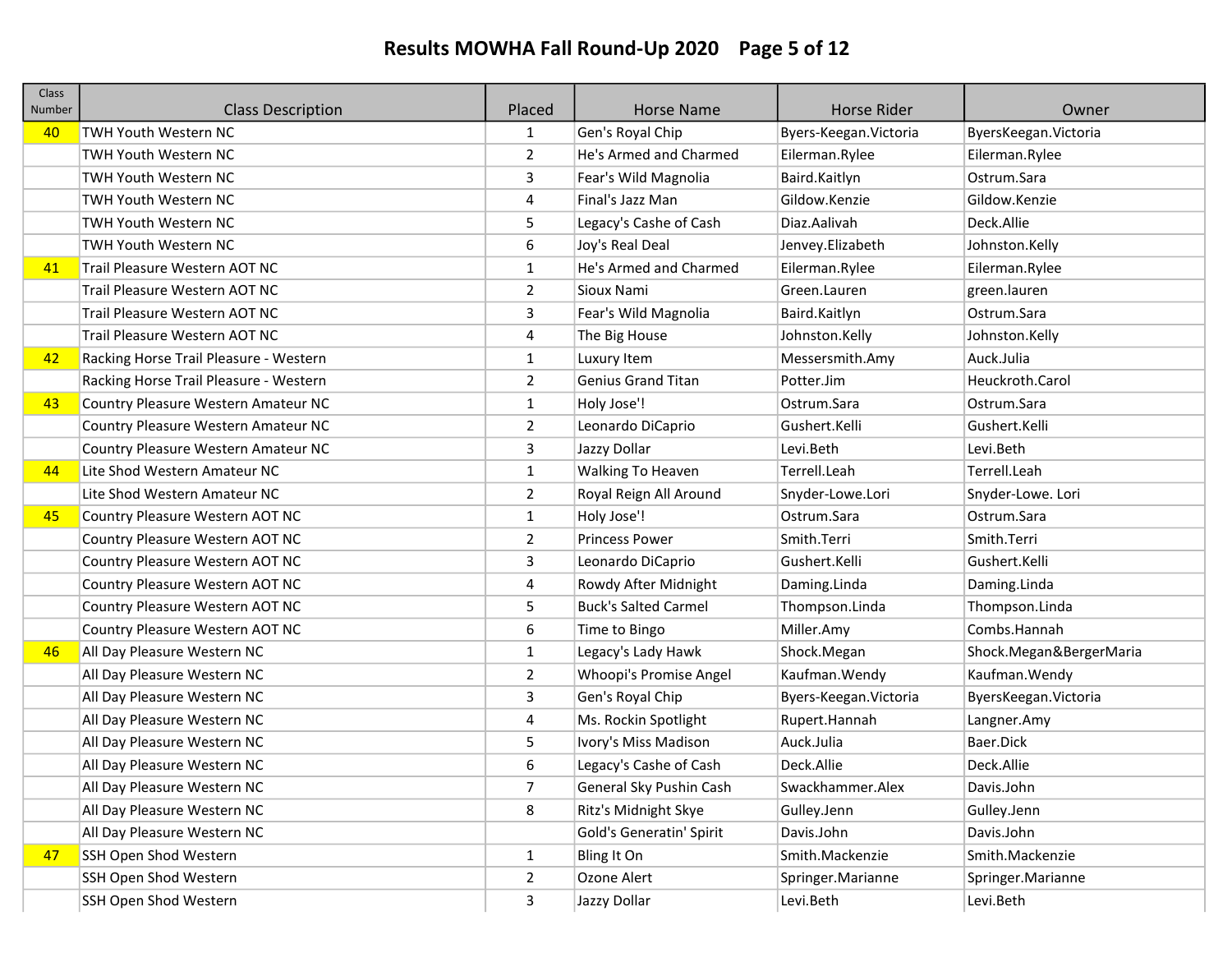# Results MOWHA Fall Round-Up 2020 Page 6 of 12

| <b>Class</b><br>Number | <b>Class Description</b>          | Placed         | <b>Horse Name</b>           | <b>Horse Rider</b> | Owner                   |
|------------------------|-----------------------------------|----------------|-----------------------------|--------------------|-------------------------|
| 48                     | Trail Pleasure Western Amateur NC | 1              | He's Armed and Charmed      | Eilerman.Rylee     | Eilerman.Rylee          |
|                        | Trail Pleasure Western Amateur NC | $\overline{2}$ | Big City Jose'              | Hershey.Erin       | London.Joe              |
|                        | Trail Pleasure Western Amateur NC | 3              | Fear's Wild Magnolia        | Baird.Kaitlyn      | Ostrum.Sara             |
| 49                     | Park Lite Shod Western NC         |                |                             | No Entries         |                         |
| 50                     | Alll Day Pleasure Western AOT NC  | $\mathbf{1}$   | Final's Jazz Man            | Gildow.Kenzie      | Gildow.Kenzie           |
|                        | Alll Day Pleasure Western AOT NC  | $\overline{2}$ | Perseus                     | Earl.Barbara       | Earl.Neil               |
|                        | Alll Day Pleasure Western AOT NC  | 3              | Legacy's Lady Hawk          | Shock.Megan        | Shock.Megan&BergerMaria |
|                        | Alll Day Pleasure Western AOT NC  | 4              | <b>Buck's Salted Carmel</b> | Thompson.Linda     | Thompson.Linda          |
|                        | Alll Day Pleasure Western AOT NC  | 5              | Skyshaker's Shadow          | Hershey.Erin       | hershey.John            |
|                        | Alll Day Pleasure Western AOT NC  | 6              | She's a Royal Duchess       | Langner.Amy        | Langner.Amy             |
|                        | Alll Day Pleasure Western AOT NC  | $\overline{7}$ | Zahara                      | Lowe.Athena        | Lowe.Athena             |
|                        | Alll Day Pleasure Western AOT NC  | 8              | Rowdy Rumble                | Clemens.Brandi     | Clemens.Brandi          |
|                        | Alll Day Pleasure Western AOT NC  |                | General Sky Pushin Cash     | Davis.John         | Davis.John              |
|                        | Alll Day Pleasure Western AOT NC  |                | Legacy's Cashe of Cash      | Deck.Allie         | Deck.Allie              |
|                        | Alll Day Pleasure Western AOT NC  |                | Ritz Margarita Girl         | Gushert.Kelli      | Gushert. Kelli          |
|                        | Alll Day Pleasure Western AOT NC  |                | Gold's Generatin' Spirit    | Davis.John         | Davis.John              |
|                        | Alll Day Pleasure Western AOT NC  |                | Ritz's Midnight Skye        | Gulley.Jenn        | Gulley.Jenn             |
| 51                     | Open Showmanship OT               | $\mathbf{1}$   | Bling It On                 | Smith.Mackenzie    | Smith.Mackenzie         |
|                        | Open Showmanship OT               | $\overline{2}$ | He's Armed and Charmed      | Eilerman.Rylee     | Eilerman.Rylee          |
|                        | Open Showmanship OT               | 3              | Ivory's Miss Madison        | Auck.Julia         | Baer.Dick               |
|                        | Open Showmanship OT               | 4              | MoonShine on the Ritz       | Harter.Sammie      | Harter.Sammie           |
|                        | Open Showmanship OT               | 5              | Rowdy After Midnight        | Daming.Linda       | Daming.Linda            |
|                        | Open Showmanship OT               | 6              | Joy's Real Deal             | Jenvey.Elizabeth   | Johnston.Kelly          |
| 52                     | SSH Model 2 & Older OT            | $\mathbf{1}$   | Ozone Alert                 | Potter.Jim         | Springer.Marianne       |
|                        | SSH Model 2 & Older OT            | $\overline{2}$ | Patch's blue Bird           | Mann.Ryann         | Mann.Ryann              |
|                        | SSH Model 2 & Older OT            | 3              | Bling It On                 | Smith.Mackenzie    | Smith.Mackenzie         |
|                        | SSH Model 2 & Older OT            | 4              | Ms. Rockin Spotlight        | Rupert.Hannah      | Langner.Amy             |
| 53                     | Open Yearlings No Pads OT         |                |                             | No Entries         |                         |
| 54                     | TWH Pleasure Model 2 & Older OT   | $\mathbf{1}$   | He's Armed and Charmed      | Eilerman.Rylee     | Eilerman.Rylee          |
|                        | TWH Pleasure Model 2 & Older OT   | 2              | Joy's Real Deal             | Smith.Mackenzie    | Johnston.Kelly          |
|                        | TWH Pleasure Model 2 & Older OT   | 3              | <b>Fred Asstaire</b>        | Lamb.Michelle      | Lamb.Michelle           |
|                        | TWH Pleasure Model 2 & Older OT   | 4              | Ozone Alert                 | Potter.Jim         | Springer.Marianne       |
|                        | TWH Pleasure Model 2 & Older OT   | 5              | Rowdy Rumble                | Clemens.Brandi     | Clemens.Brandi          |
|                        | TWH Pleasure Model 2 & Older OT   | 6              | Luxury Item                 | Auck.Julia         | Auck.Julia              |
|                        | TWH Pleasure Model 2 & Older OT   | 7              | Ritz's Midnight Skye        | Gulley.Jenn        | Gulley.Jenn             |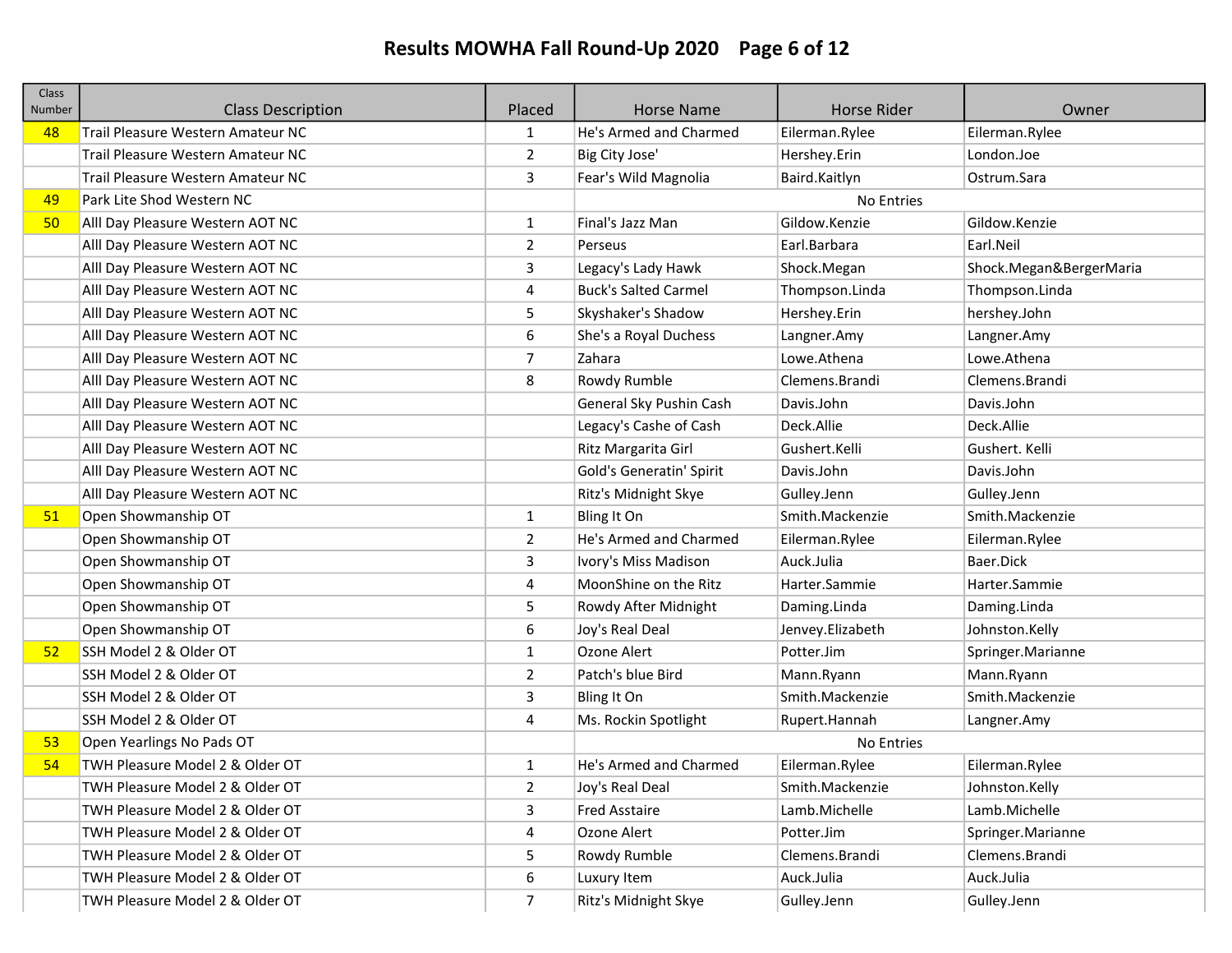# Results MOWHA Fall Round-Up 2020 Page 7 of 12

| <b>Class</b><br>Number | <b>Class Description</b>                                 | Placed         | <b>Horse Name</b>           | <b>Horse Rider</b> | Owner                          |
|------------------------|----------------------------------------------------------|----------------|-----------------------------|--------------------|--------------------------------|
|                        |                                                          |                |                             |                    |                                |
| 55                     | Open Weanlings No Pads OT                                | $\mathbf{1}$   | <b>Princess Poppy</b>       | Ostrum.Sara        | Ostrum.Sara                    |
| 56                     | TWH Pleasure In Hand 2 & Older OT                        | $\mathbf{1}$   | He's Armed and Charmed      | Eilerman.Rylee     | Eilerman.Rylee                 |
| 57                     | Youth Weanling & Yearling Stallions Permitted OT         | $\mathbf{1}$   | Princess Poppy              | Baird.Kaitlyn      | Ostrum.Sara                    |
| 58                     | Walking Seat Equitation 3 Gait - all gaited horses       | $\mathbf{1}$   | Perseus                     | Mahoney.Emily      | Earl.Neil                      |
|                        | Walking Seat Equitation 3 Gait - all gaited horses       | 2              | Time to Bingo               | Eilerman.Rylee     | Combs.Hannah                   |
|                        | Walking Seat Equitation 3 Gait - all gaited horses       | 3              | MoonShine on the Ritz       | Harter.Sammie      | Harter.Sammie                  |
| 59                     | All Day Pleasure AOT NC OT                               | 1              | Skyshaker's Shadow          | Hershey.Erin       | hershey.John                   |
|                        | All Day Pleasure AOT NC OT                               | $\overline{2}$ | Leonardo DiCaprio           | Gushert.Kelli      | Gushert.Kelli                  |
|                        | All Day Pleasure AOT NC OT                               | 3              | Rowdy Rumble                | Clemens.Brandi     | Clemens.Brandi                 |
|                        | All Day Pleasure AOT NC OT                               | 4              | She's a Royal Duchess       | Langner.Amy        | Langner.Amy                    |
|                        | All Day Pleasure AOT NC OT                               | 5              | Zahara                      | Lowe.Athena        | Lowe.Athena                    |
|                        | All Day Pleasure AOT NC OT                               | 6              | Final's Jazz Man            | Gildow.Kenzie      | Gildow.Kenzie                  |
|                        | All Day Pleasure AOT NC OT                               | 7              | Legacy's Lady Hawk          | Hayley.Hali        | Shock.Megan&BergerMaria        |
|                        | All Day Pleasure AOT NC OT                               | 8              | <b>Buck's Salted Carmel</b> | Thompson.Linda     | Thompson.Linda                 |
|                        | All Day Pleasure AOT NC OT                               |                | William's Challenge         | Lipp.Abigail       | Lopiccola.Carolyn              |
|                        | All Day Pleasure AOT NC OT                               |                | Ritz's Midnight Skye        | Gulley.Jenn        | Gulley.Jenn                    |
|                        | All Day Pleasure AOT NC OT                               |                | General Sky Pushin Cash     | Davis.John         | Davis.John                     |
|                        | All Day Pleasure AOT NC OT                               |                | Luxury Item                 | Auck.Julia         | Auck.Julia                     |
| 60                     | <b>Plantation Pleasure Amateur NC</b>                    | 1              | <b>Extra Classic</b>        | Ranft.Mag          | Ranft.Mag                      |
| 61                     | Country Pleasure - NC                                    | 1              | Rowdy Reward                | Potter.Jim         | Donaugh.Tina                   |
|                        | Country Pleasure - NC                                    | $\overline{2}$ | Showboat Senoritia          | Richwine.Linda     | EarlBarbara&Neil.RichwineLinda |
| 62                     | <b>Trail Pleasure Amateur NC</b>                         | $\mathbf{1}$   | Big City Jose'              | Hershey.Erin       | London.Joe                     |
|                        | <b>Trail Pleasure Amateur NC</b>                         | $\overline{2}$ | He's Armed and Charmed      | Eilerman.Rylee     | Eilerman.Rylee                 |
|                        | <b>Trail Pleasure Amateur NC</b>                         | 3              | Sioux Nami                  | Green.Lauren       | green.lauren                   |
|                        | Trail Pleasure Amateur NC                                | 4              | Fear's Wild Magnolia        | Baird.Kaitlyn      | Ostrum.Sara                    |
| 63                     | Lite Shod 5 & Under NC OT                                | 1              | Royal Reign All Around      | Snyder-Lowe.Lori   | Snyder-Lowe. Lori              |
| 64                     | 4H member Youth Trail Pleasure NC OT - all gaited horses | $\mathbf{1}$   | He's Armed and Charmed      | Eilerman.Rylee     | Eilerman.Rylee                 |
|                        | 4H member Youth Trail Pleasure NC OT - all gaited horses | $\overline{2}$ | Ivory's Miss Madison        | Auck.Julia         | Baer.Dick                      |
|                        | 4H member Youth Trail Pleasure NC OT - all gaited horses | 3              | Legacy's Cashe of Cash      | Diaz.Aalivah       | Deck.Allie                     |
|                        | 4H member Youth Trail Pleasure NC OT - all gaited horses | 4              | MoonShine on the Ritz       | Harter.Sammie      | Harter.Sammie                  |
| 65                     | Racking Trail Pleasure English                           | 1              | Luxury Item                 | Messersmith.Amy    | Auck.Julia                     |
|                        | Racking Trail Pleasure English                           | $\overline{2}$ | <b>Genius Grand Titan</b>   | Potter.Jim         | Heuckroth.Carol                |
| 66                     | All Day Pleasure 3 & Under NC OT                         | 1              | From Coach to Criminal      | Combs.Hannah       | Combs.Hannah                   |
| 67                     | Park Lite Shod - 5 & Under NC OT                         |                |                             | No Entries         |                                |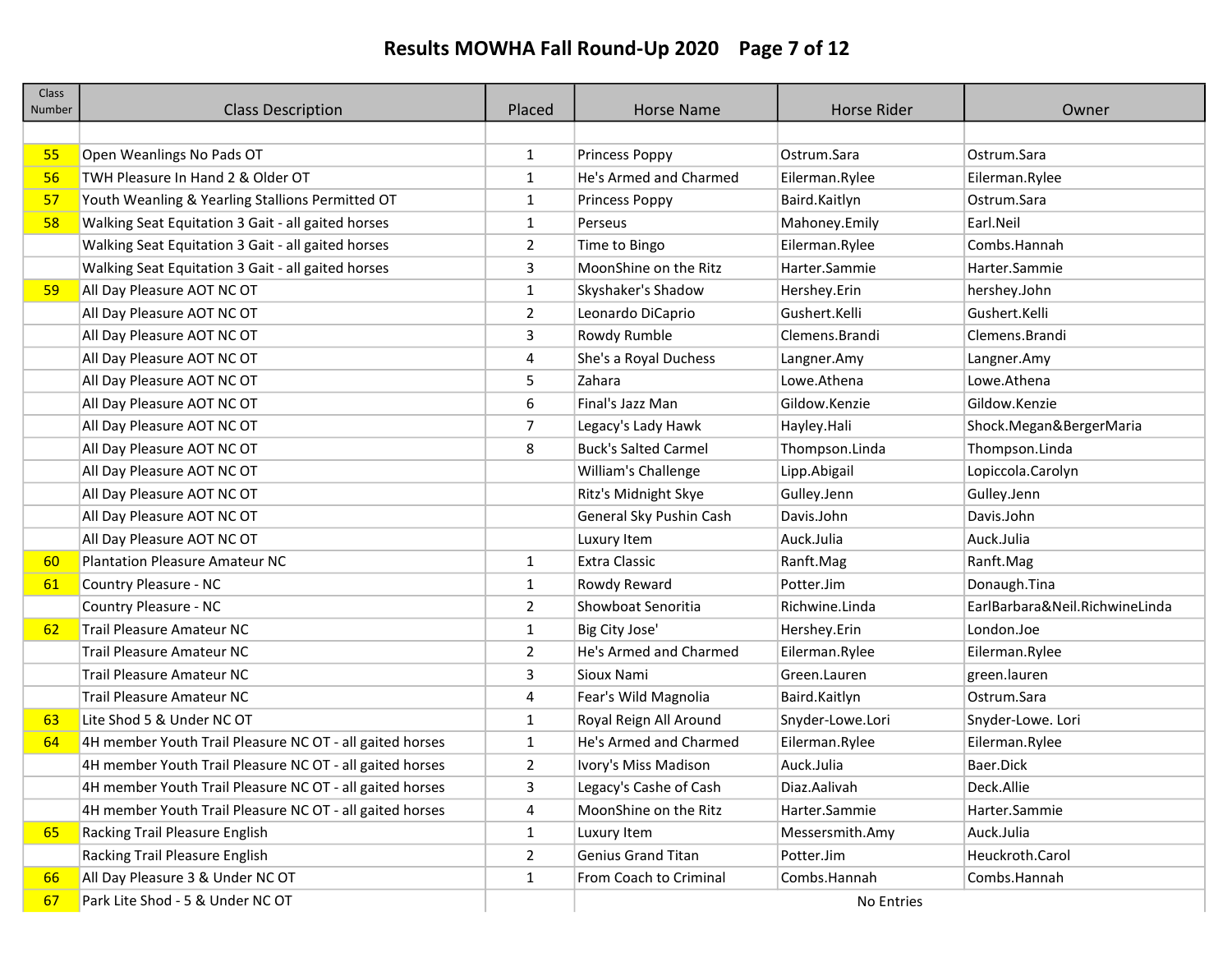# Results MOWHA Fall Round-Up 2020 Page 8 of 12

| <b>Class</b><br>Number | <b>Class Description</b>                         | Placed         | <b>Horse Name</b>        | <b>Horse Rider</b>     | Owner                   |
|------------------------|--------------------------------------------------|----------------|--------------------------|------------------------|-------------------------|
| 68                     | Country Pleasure Youth NC OT                     | 1              | Holy Jose'!              | Ostrum.Addy            | Ostrum.Sara             |
|                        | Country Pleasure Youth NC OT                     | $\overline{2}$ | Stroke My Whoopi         | Thompson.Colton        | Thompson.Linda & Bill   |
| 69                     | Trail Pleasure 3 & Under NC OT                   | $\mathbf{1}$   | Mischief Managed         | Potter.Jim             | Ranft.Mag               |
|                        | Trail Pleasure 3 & Under NC OT                   | $\overline{2}$ | Honor and Respect        | Justi.Tiffany          | Justi. Tiffany          |
| 70                     | Lite Shod Open NC                                |                |                          | No Entries             |                         |
| 71                     | <b>Stick Horse</b>                               | $\mathbf{1}$   | Time to Bingo            | Grace.Lettie           | Combs.Hannah            |
|                        | <b>Stick Horse</b>                               | $\mathbf{1}$   | Luxury Item              | Messersmith.Isabella   | Auck.Julia              |
|                        | <b>Stick Horse</b>                               | 1              | Sioux Nami               | Green.Rylee            | green.lauren            |
|                        | <b>Stick Horse</b>                               | $\mathbf{1}$   | Holy Jose'!              | Johnson.Avery          | Ostrum.Sara             |
| 72                     | Park Lite Shod Amateur NC                        | $\mathbf{1}$   | Reveal the Storm         | Grandstaff.Tracie      | Grandstaff.Tracie       |
| 73                     | TWH Youth Pleasure 8 & Under NC OT               | $\mathbf{1}$   | Holy Jose'!              | Ostrum.Addy            | Ostrum.Sara             |
|                        | TWH Youth Pleasure 8 & Under NC OT               | $\overline{2}$ | Final's Jazz Man         | Gildow.Kenzie          | Gildow.Kenzie           |
|                        | TWH Youth Pleasure 8 & Under NC OT               | 3              | Stroke My Whoopi         | Thompson.Colton        | Thompson.Linda & Bill   |
| 74                     | TWHBEA Youth Medallion 3 Gait OT                 | $\mathbf{1}$   | Time to Bingo            | Eilerman.Rylee         | Combs.Hannah            |
|                        | <b>TWHBEA Youth Medallion 3 Gait OT</b>          | $\overline{2}$ | Fear's Wild Magnolia     | Baird.Kaitlyn          | Ostrum. Sara            |
|                        | <b>TWHBEA Youth Medallion 3 Gait OT</b>          | 3              | MoonShine on the Ritz    | Harter.Sammie          | Harter.Sammie           |
|                        | <b>TWHBEA Youth Medallion 3 Gait OT</b>          | 4              | Ivory's Miss Madison     | Auck.Julia             | Baer.Dick               |
| 75                     | <b>Trail Pleasure NC</b>                         | $\mathbf{1}$   | Off The Clock            | Potter.Jim             | Donaugh.Tina            |
|                        | <b>Trail Pleasure NC</b>                         | $\overline{2}$ | Big City Jose'           | Hershey.Erin           | London.Joe              |
| 76                     | Country Pleasure 3 Gait OT                       | $\mathbf{1}$   | Glamour Girl by Jose'    | Richwine.Linda         | Earl.Neil & Barbara     |
|                        | Country Pleasure 3 Gait OT                       | $\overline{2}$ | <b>Princess Power</b>    | Smith.Terri            | Smith.Terri             |
|                        | Country Pleasure 3 Gait OT                       | 3              | My Pal Al                | Baumgartner.Lydia      | Baumgartner.Lydia       |
| 77                     | Plantation Pleasure & Park Lite Shod Youth NC OT |                |                          | No Entries             |                         |
| 78                     | Plantation Pleasure 5 & Under Amateur NC OT      |                |                          | No Entries             |                         |
| 79                     | All Day Pleasure Amateur NC                      | $\mathbf{1}$   | Rowdy Rumble             | Clemens.Brandi         | Clemens.Brandi          |
|                        | All Day Pleasure Amateur NC                      | $\overline{2}$ | Whoopi's Promise Angel   | Kaufman. Wendy         | Kaufman. Wendy          |
|                        | All Day Pleasure Amateur NC                      | 3              | Joy's Real Deal          | Johnston.Kelly         | Johnston.Kelly          |
|                        | All Day Pleasure Amateur NC                      | 4              | Skyshaker's Shadow       | Hershey.Erin           | hershey.John            |
|                        | All Day Pleasure Amateur NC                      | 5              | Legacy's Lady Hawk       | Shock.Megan            | Shock.Megan&BergerMaria |
|                        | All Day Pleasure Amateur NC                      | 6              | Gen's Royal Chip         | Byers-Keegan. Victoria | ByersKeegan. Victoria   |
|                        | All Day Pleasure Amateur NC                      | $\overline{7}$ | She's a Royal Duchess    | Langner.Amy            | Langner.Amy             |
|                        | All Day Pleasure Amateur NC                      | 8              | Rhythm N Jazz            | Stokes.Jillian         | Stokes. Jillian & Aaron |
|                        | All Day Pleasure Amateur NC                      |                | General Sky Pushin Cash  | Davis.John             | Davis.John              |
|                        | All Day Pleasure Amateur NC                      |                | My Pal Al                | Baumgartner.Lydia      | Baumgartner.Lydia       |
|                        | All Day Pleasure Amateur NC                      |                | Gold's Generatin' Spirit | Swackhammer.Alex       | Davis.John              |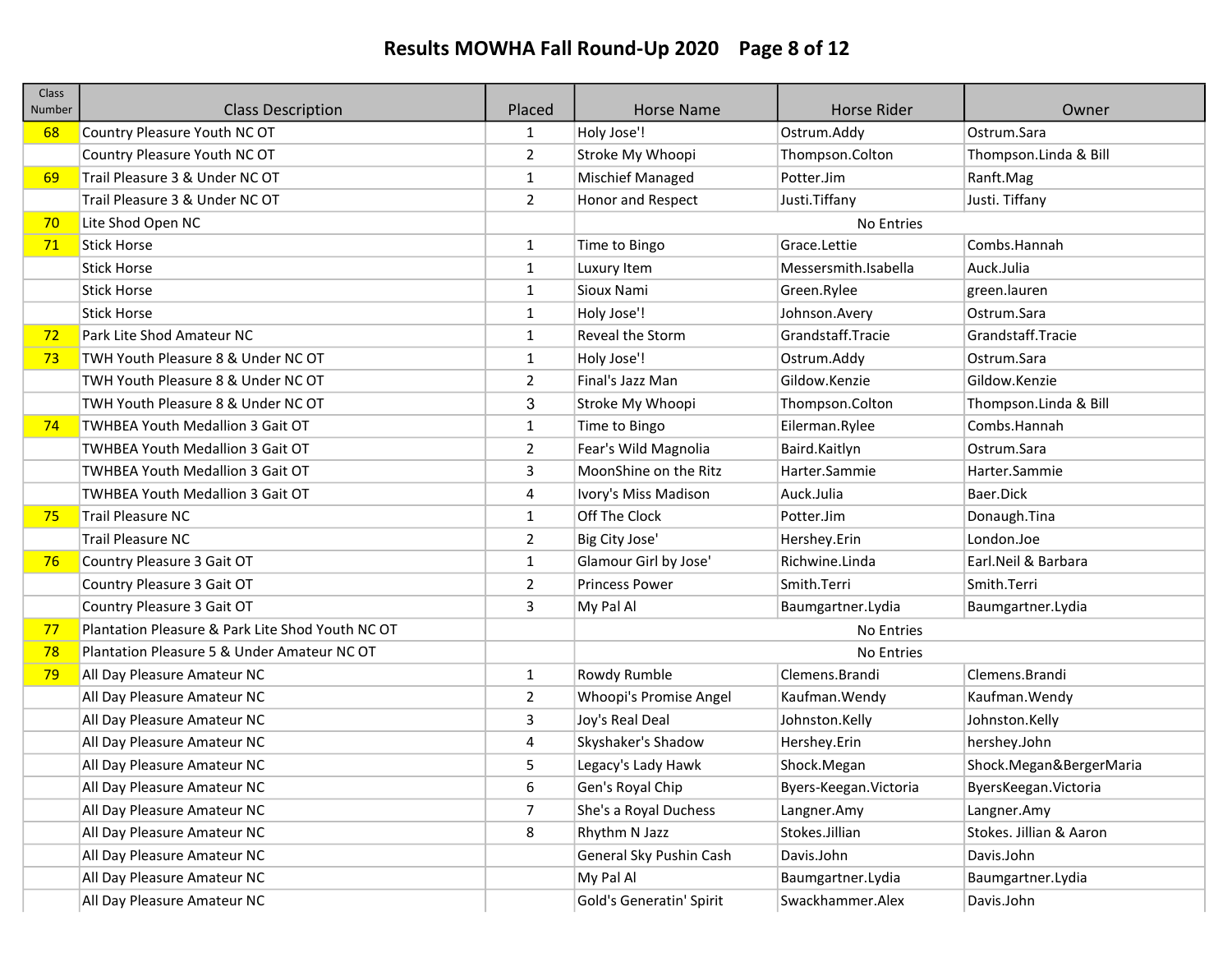# Results MOWHA Fall Round-Up 2020 Page 9 of 12

| Class<br>Number | <b>Class Description</b>                      | Placed         | <b>Horse Name</b>           | Horse Rider          | Owner                     |
|-----------------|-----------------------------------------------|----------------|-----------------------------|----------------------|---------------------------|
|                 | All Day Pleasure Amateur NC                   |                | Ms. Rockin Spotlight        | Rupert.Hannah        | Langner.Amy               |
|                 | All Day Pleasure Amateur NC                   |                | Kayla                       | Baumgartner.Amber    | Baumgartner.Lydia         |
|                 | All Day Pleasure Amateur NC                   |                | Ivory's Miss Madison        | Auck.Julia           | Baer.Dick                 |
|                 | All Day Pleasure Amateur NC                   |                | MoonShine on the Ritz       | Harter.Sammie        | Harter.Sammie             |
|                 | All Day Pleasure Amateur NC                   |                | Legacy's Cashe of Cash      | Deck.Allie           | Deck.Allie                |
| 80              | Country Pleasure AOT NC                       | 1              | Leonardo DiCaprio           | Gushert.Kelli        | Gushert.Kelli             |
|                 | Country Pleasure AOT NC                       | 2              | Time to Bingo               | Combs.Hannah         | Combs.Hannah              |
|                 | Country Pleasure AOT NC                       | 3              | Kayla                       | Baumgartner.Amber    | Baumgartner.Lydia         |
|                 | Country Pleasure AOT NC                       | 4              | My Pal Al                   | Baumgartner.Lydia    | Baumgartner.Lydia         |
| 81              | Racking Horse Country Pleasure English        | $\mathbf{1}$   | Ozone Alert                 | Springer.Marianne    | Springer.Marianne         |
|                 | Racking Horse Country Pleasure English        | $\overline{2}$ | <b>Stone Cold Bandit</b>    | Potter.Jim           | SpringerMarianne.RanftMag |
|                 | Racking Horse Country Pleasure English        | 3              | Whoops Shadaisy             | Messersmith.Amy      | Janisch.Matthew           |
| 82              | Plantation Pleasure Open NC                   | $\mathbf{1}$   | <b>Extra Classic</b>        | Potter.Jim           | Ranft.Mag                 |
| 83              | TWH Youth Pleasure 11& Under NC OT            | 1              | Holy Jose'!                 | Ostrum.Addy          | Ostrum.Sara               |
|                 | TWH Youth Pleasure 11& Under NC OT            | $\overline{2}$ | Stroke My Whoopi            | Thompson.Colton      | Thompson.Linda & Bill     |
| 84              | <b>SSH Trail Pleasure English</b>             | $\mathbf{1}$   | Bling It On                 | Smith.Mackenzie      | Smith.Mackenzie           |
|                 | <b>SSH Trail Pleasure English</b>             | $\overline{2}$ | Patch's blue Bird           | Mann.Ryann           | Mann.Ryann                |
| 85              | Country Pleasure MOWHA/WHAO Mbr Amateur NC OT | $\mathbf{1}$   | Leonardo DiCaprio           | Gushert.Kelli        | Gushert.Kelli             |
| 86              | Lite Shod 3 & Under NC OT                     | $\mathbf{1}$   | Bullseye                    | Green.Lauren         | Green.Lauren              |
|                 | Lite Shod 3 & Under NC OT                     | 2              | Royal Reign All Around      | Snyder-Lowe.Lori     | Snyder-Lowe. Lori         |
| 87              | Trail Pleasure Youth Exhibitor NC OT          | 1              | He's Armed and Charmed      | Eilerman.Rylee       | Eilerman.Rylee            |
|                 | Trail Pleasure Youth Exhibitor NC OT          | 2              | Big City Jose'              | Keegan. Victoria     | London.Joe                |
|                 | Trail Pleasure Youth Exhibitor NC OT          | 3              | Fear's Wild Magnolia        | Baird.Kaitlyn        | Ostrum.Sara               |
| 88              | All Day Pleasure 5 & Under Amateur NC OT      | 1              | <b>Buck's Salted Carmel</b> | Thompson.Linda       | Thompson.Linda            |
|                 | All Day Pleasure 5 & Under Amateur NC OT      | $\overline{2}$ | From Coach to Criminal      | Combs.Hannah         | Combs.Hannah              |
| 89              | Open Leadline - Riders 10 & Under OT          | 1              | Sioux Nami                  | Green.Reagan         | green.lauren              |
|                 | Open Leadline - Riders 10 & Under OT          | 1              | Reveal the Storm            | Green.Rylee          | Grandstaff.Tracie         |
|                 | Open Leadline - Riders 10 & Under OT          | 1              | Luxury Item                 | Messersmith.Isabella | Auck.Julia                |
|                 | Open Leadline - Riders 10 & Under OT          | $\mathbf{1}$   | From Coach to Criminal      | Grace.Lettie         | Combs.Hannah              |
|                 | Open Leadline - Riders 10 & Under OT          | 1              | Holy Jose'!                 | Johnson.Avery        | Ostrum.Sara               |
| 90              | Lite Shod Amateur NC                          | $\mathbf{1}$   | Walking To Heaven           | Terrell.Leah         | Terrell.Leah              |
| 91              | Trail Pleasure 5 & Under NC                   | $\mathbf{1}$   | <b>Special Forces</b>       | Potter.Jim           | Ranft.Mag                 |
|                 |                                               |                |                             |                      |                           |
|                 |                                               |                |                             |                      |                           |
|                 |                                               |                |                             |                      |                           |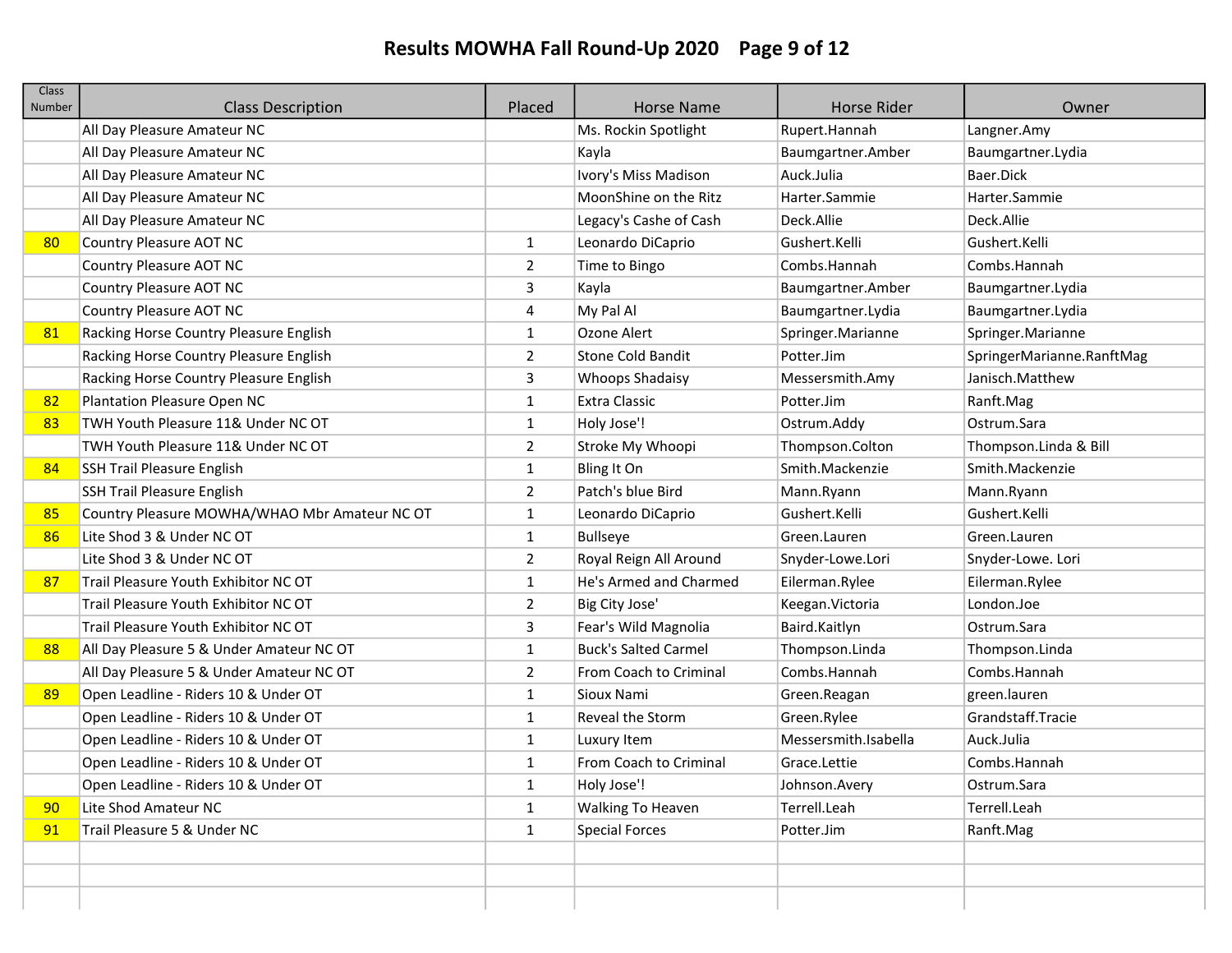# Results MOWHA Fall Round-Up 2020 Page 10 of 12

| <b>Class</b><br>Number | <b>Class Description</b>                      | Placed         | <b>Horse Name</b>         | <b>Horse Rider</b>     | Owner                   |
|------------------------|-----------------------------------------------|----------------|---------------------------|------------------------|-------------------------|
|                        |                                               |                |                           |                        |                         |
| 92                     | All Day Pleasure Youth Exhibitor NC OT        | 1              | Gen's Royal Chip          | Byers-Keegan. Victoria | ByersKeegan. Victoria   |
|                        | All Day Pleasure Youth Exhibitor NC OT        | $\overline{2}$ | Final's Jazz Man          | Gildow.Kenzie          | Gildow.Kenzie           |
|                        | All Day Pleasure Youth Exhibitor NC OT        | 3              | Ivory's Miss Madison      | Auck.Julia             | Baer.Dick               |
|                        | All Day Pleasure Youth Exhibitor NC OT        | 4              | MoonShine on the Ritz     | Harter.Sammie          | Harter.Sammie           |
|                        | All Day Pleasure Youth Exhibitor NC OT        | 5              | William's Challenge       | Lipp.Abigail           | Lopiccola.Carolyn       |
|                        | All Day Pleasure Youth Exhibitor NC OT        | 6              | Joy's Real Deal           | Jenvey.Elizabeth       | Johnston.Kelly          |
| 93                     | Country Pleasure AOT NC OT                    | 1              | Holy Jose'!               | Ostrum.Sara            | Ostrum.Sara             |
|                        | Country Pleasure AOT NC OT                    | 2              | Leonardo DiCaprio         | Gushert.Kelli          | Gushert.Kelli           |
|                        | Country Pleasure AOT NC OT                    | 3              | Rowdy After Midnight      | Daming.Linda           | Daming.Linda            |
|                        | Country Pleasure AOT NC OT                    | 4              | Time to Bingo             | Combs.Hannah           | Combs.Hannah            |
|                        | Country Pleasure AOT NC OT                    | 5              | Kayla                     | Baumgartner.Amber      | Baumgartner.Lydia       |
| 94                     | All Day Pleasure 3 Gait OT                    | $\mathbf{1}$   | Perseus                   | Earl.Barbara           | Earl.Neil               |
|                        | All Day Pleasure 3 Gait OT                    | 2              | Ms. Rockin Spotlight      | Rupert.Hannah          | Langner.Amy             |
| 95                     | Trail Pleasure AOT NC                         | $\mathbf{1}$   | He's Armed and Charmed    | Eilerman.Rylee         | Eilerman.Rylee          |
|                        | <b>Trail Pleasure AOT NC</b>                  | $\overline{2}$ | Sioux Nami                | Green.Lauren           | green.lauren            |
|                        | Trail Pleasure AOT NC                         | 3              | The Big House             | Johnston.Kelly         | Johnston.Kelly          |
| 96                     | Pleasure Racking - English                    | $\mathbf{1}$   | Whoops Shadaisy           | Messersmith.Amy        | Janisch.Matthew         |
|                        | Pleasure Racking - English                    | 2              | <b>Genius Grand Titan</b> | Heuckroth.Carol        | Heuckroth.Carol         |
| 97                     | SSH Open Shod - English                       | $\mathbf{1}$   | Ozone Alert               | Springer.Marianne      | Springer.Marianne       |
|                        | SSH Open Shod - English                       | 2              | Bling It On               | Smith.Mackenzie        | Smith.Mackenzie         |
| 98                     | Park Lite Shod 3 & Under NC OT                |                |                           | No Entries             |                         |
| 99                     | Country Pleasure 5 & Under Amateur NC OT      | $\mathbf{1}$   | <b>Fred Asstaire</b>      | Lamb.Michelle          | Lamb.Michelle           |
|                        | Country Pleasure 5 & Under Amateur NC OT      | 2              | From Coach to Criminal    | Combs.Hannah           | Combs.Hannah            |
|                        | Country Pleasure 5 & Under Amateur NC OT      | 3              | Jazzy Dollar              | Levi.Beth              | Levi.Beth               |
| 100                    | All Day Pleasure MOWHA/WHAO Mbr Amateur NC OT | $\mathbf{1}$   | Gen's Royal Chip          | Byers-Keegan. Victoria | ByersKeegan. Victoria   |
|                        | All Day Pleasure MOWHA/WHAO Mbr Amateur NC OT | $\overline{2}$ | Final's Jazz Man          | Gildow.Kenzie          | Gildow.Kenzie           |
|                        | All Day Pleasure MOWHA/WHAO Mbr Amateur NC OT | 3              | Skyshaker's Shadow        | Hershey.Erin           | hershey.John            |
|                        | All Day Pleasure MOWHA/WHAO Mbr Amateur NC OT | 4              | Rhythm N Jazz             | Stokes.Jillian         | Stokes. Jillian & Aaron |
|                        | All Day Pleasure MOWHA/WHAO Mbr Amateur NC OT | 5              | Luxury Item               | Auck.Julia             | Auck.Julia              |
|                        | All Day Pleasure MOWHA/WHAO Mbr Amateur NC OT | 6              | Ritz's Midnight Skye      | Gulley.Jenn            | Gulley.Jenn             |
|                        | All Day Pleasure MOWHA/WHAO Mbr Amateur NC OT | $\overline{7}$ | General Sky Pushin Cash   | Bargo.Stephanie        | Davis.John              |
|                        | All Day Pleasure MOWHA/WHAO Mbr Amateur NC OT | 8              | Gold's Generatin' Spirit  | Davis.John             | Davis.John              |
| 101                    | Lite Shod Youth NC OT                         |                |                           | No Entries             |                         |
|                        |                                               |                |                           |                        |                         |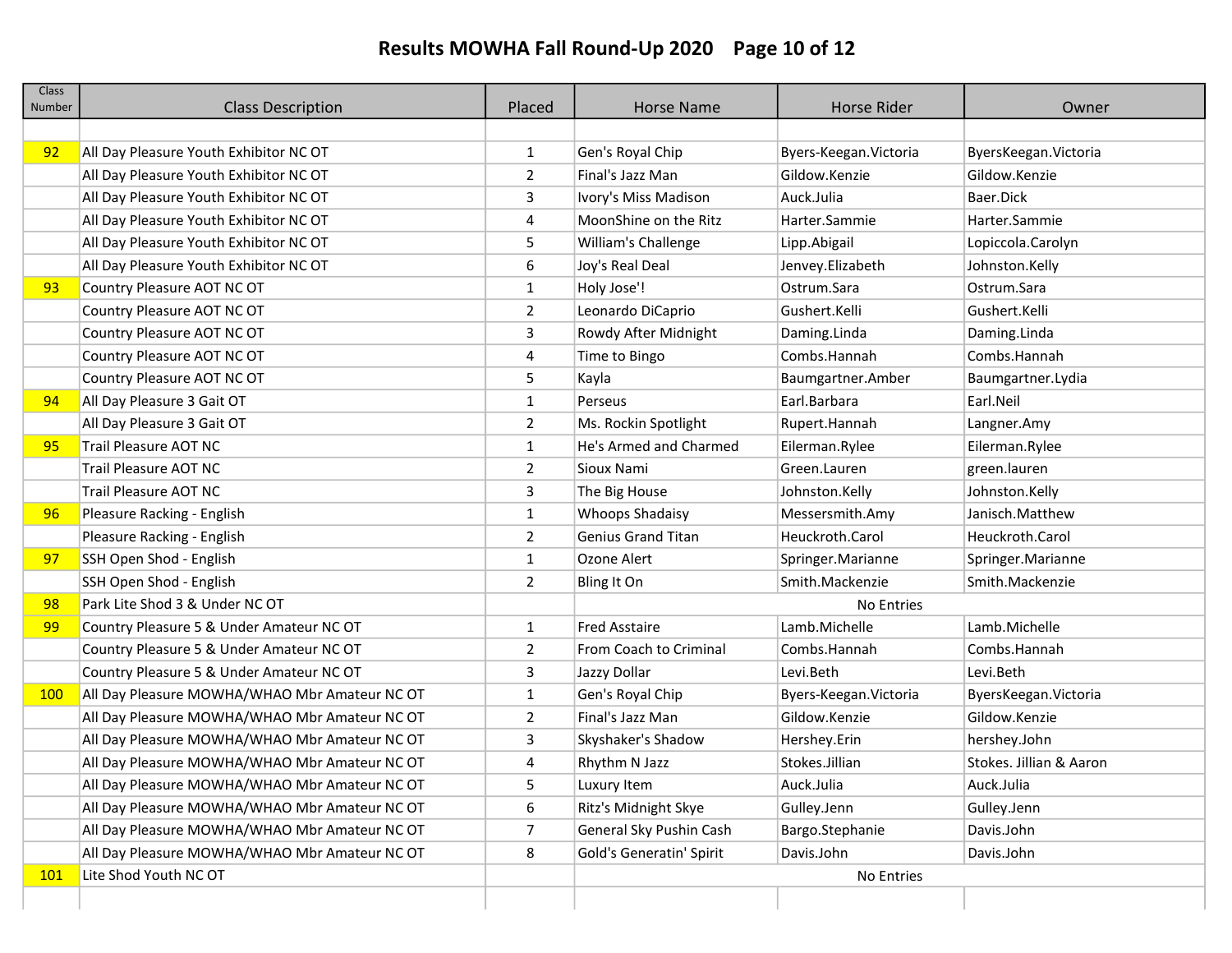## Results MOWHA Fall Round-Up 2020 Page 11 of 12

| <b>Class</b><br>Number | <b>Class Description</b>                       | Placed       | <b>Horse Name</b>         | <b>Horse Rider</b>     | Owner                 |
|------------------------|------------------------------------------------|--------------|---------------------------|------------------------|-----------------------|
| 102                    | Costume Class NC OT                            | 1            | She's a Royal Duchess     | Rupert.Hannah          | Langner.Amy           |
|                        | Costume Class NC OT                            | 2            | Stroke My Whoopi          | Thompson.Colton        | Thompson.Linda & Bill |
|                        | Costume Class NC OT                            | 3            | General Sky Pushin Cash   | Bargo.Stephanie        | Davis.John            |
|                        | Costume Class NC OT                            | 4            | Ivory's Miss Madison      | Auck.Julia             | Baer.Dick             |
|                        | Costume Class NC OT                            | 5            | Ritz's Midnight Skye      | Gulley.Jenn            | Gulley.Jenn           |
| <b>103</b>             | Open Yearling Championship OT                  |              |                           | No Entries             |                       |
| <b>104</b>             | Trail Pleasure NC Championship                 | 1            | Off The Clock             | Potter.Jim             | Donaugh.Tina          |
| <b>105</b>             | Racking Horse Country Pleasuer Championship OT | $\mathbf{1}$ | Ozone Alert               | Springer.Marianne      | Springer.Marianne     |
| <b>106</b>             | Lite Shod Amateur NC Championship OT           | 1            | <b>Walking To Heaven</b>  | Terrell.Leah           | Terrell.Leah          |
| 107                    | TWH Youth Pleasure NC Championship OT          | $\mathbf{1}$ | He's Armed and Charmed    | Eilerman.Rylee         | Eilerman.Rylee        |
|                        | TWH Youth Pleasure NC Championship OT          | 2            | Gen's Royal Chip          | Byers-Keegan. Victoria | ByersKeegan. Victoria |
|                        | TWH Youth Pleasure NC Championship OT          | 3            | Ivory's Miss Madison      | Auck.Julia             | Baer.Dick             |
|                        | TWH Youth Pleasure NC Championship OT          | 4            | MoonShine on the Ritz     | Harter.Sammie          | Harter.Sammie         |
| <b>108</b>             | Plantation Pleasure Amateur NC Championship OT |              |                           | No Entries             |                       |
| <b>109</b>             | All Day Pleasure NC Championship OT            | $\mathbf{1}$ | Final's Jazz Man          | Gildow.Kenzie          | Gildow.Kenzie         |
|                        | All Day Pleasure NC Championship OT            | 2            | Gen's Royal Chip          | Byers-Keegan. Victoria | ByersKeegan. Victoria |
|                        | All Day Pleasure NC Championship OT            | 3            | Whoopi's Promise Angel    | Kaufman. Wendy         | Kaufman. Wendy        |
|                        | All Day Pleasure NC Championship OT            | 4            | She's a Royal Duchess     | Rupert.Hannah          | Langner.Amy           |
|                        | All Day Pleasure NC Championship OT            | 5            | Skyshaker's Shadow        | Hershey.Erin           | hershey.John          |
|                        | All Day Pleasure NC Championship OT            | 6            | Ivory's Miss Madison      | Auck.Julia             | Baer.Dick             |
|                        | All Day Pleasure NC Championship OT            | 7            | Joy's Real Deal           | Jenvey.Elizabeth       | Johnston.Kelly        |
|                        | All Day Pleasure NC Championship OT            | 8            | Ritz's Midnight Skye      | Gulley.Jenn            | Gulley.Jenn           |
|                        | All Day Pleasure NC Championship OT            |              | MoonShine on the Ritz     | Harter.Sammie          | Harter.Sammie         |
| <b>110</b>             | Open Weanling Championship OT                  | $\mathbf{1}$ | Princess Poppy            | Ostrum.Sara            | Ostrum.Sara           |
| <b>111</b>             | SSH Open Shod Championship OT                  | $\mathbf{1}$ | Ozone Alert               | Springer.Marianne      | Springer.Marianne     |
|                        | SSH Open Shod Championship OT                  | 2            | Bling It On               | Smith.Mackenzie        | Smith.Mackenzie       |
| <b>112</b>             | Park Lite Shod NC Championship OT              | $\mathbf{1}$ | Whoopi's Elite Coin       | Potter.Jim             | Eakin.Nancy           |
| <b>113</b>             | Lite Shod NC Championship OT                   | 1            | Walking To Heaven         | Terrell.Leah           | Terrell.Leah          |
| 114                    | Country Pleasure Amateur NC Championship OT    | $\mathbf{1}$ | Holy Jose'!               | Ostrum.Sara            | Ostrum.Sara           |
|                        | Country Pleasure Amateur NC Championship OT    | 2            | Leonardo DiCaprio         | Gushert.Kelli          | Gushert.Kelli         |
|                        | Country Pleasure Amateur NC Championship OT    | 3            | <b>Fred Asstaire</b>      | Lamb.Michelle          | Lamb.Michelle         |
|                        | Country Pleasure Amateur NC Championship OT    | 4            | Jazzy Dollar              | Levi.Beth              | Levi.Beth             |
|                        | Country Pleasure Amateur NC Championship OT    | 5            | Gold's Generatin' Spirit  | Swackhammer.Alex       | Davis.John            |
| <b>115</b>             | Racking Horse Trail Pleasure Championship OT   | $\mathbf{1}$ | <b>Genius Grand Titan</b> | Heuckroth.Carol        | Heuckroth.Carol       |
|                        | Racking Horse Trail Pleasure Championship OT   | $\mathbf{2}$ | Luxury Item               | Messersmith.Amy        | Auck.Julia            |